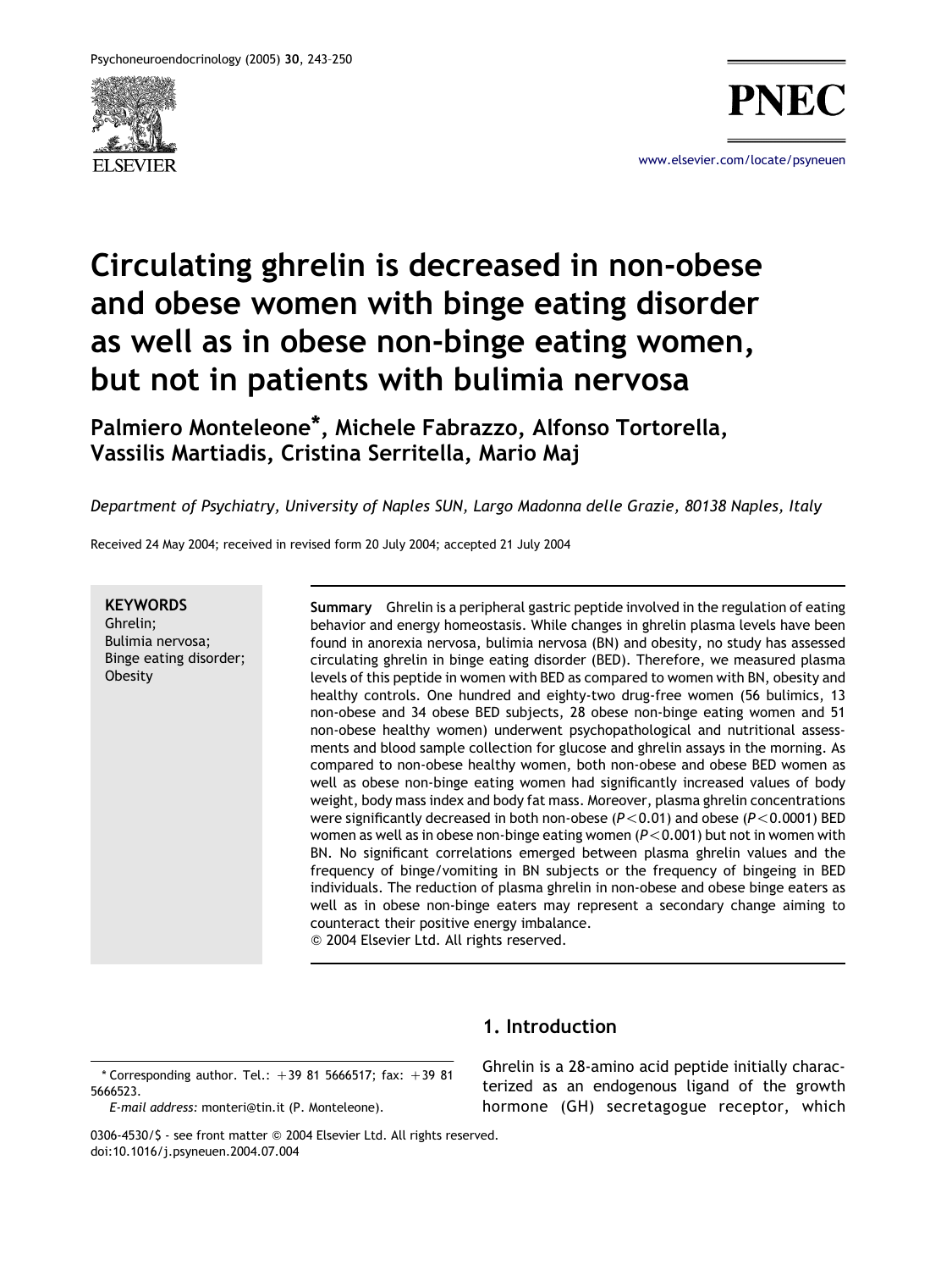regulates the pituitary GH secretion [\(Kojima et al.,](#page--1-0) [1999; Hosoda et al., 2000; Takaya et al., 2000](#page--1-0)). Although identified in various tissues, the highest ghrelin concentrations were found in the stomach and duodenum ([Kojima et al., 1999\)](#page--1-0). The physiological relevance of such a localization remained unclear up to when it was demonstrated that ghrelin is involved also in regulating food intake and energy homeostasis. Indeed, in rodents, systemic and intracerebroventricular injections of ghrelin increase food intake, fat deposition and weight gain (Tschöp et al., 2000; Wren et al., 2000; [Nakazato et al., 2001; Shintani et al., 2001](#page--1-0)). Similarly to rodents, ghrelin stimulates appetite and enhances food consumption when administered intravenously to humans [\(Wren et al., 2001](#page--1-0)). Now, it is widely accepted that this gastric peptide is part of the peripheral system signalling to the brain short-term changes in the energy balance. In fact, in humans, circulating ghrelin progressively increases over short-term fasting and rapidly decreases after food ingestion [\(Ariyasu et al.,](#page--1-0) [2001; Otto et al., 2001; English et al., 2002; Muller](#page--1-0) [et al., 2002](#page--1-0)), suggesting that it promotes meal initiation during fasting and favours meal termination after food consumption.

The importance of ghrelin in the control of feeding behaviour in humans is further supported by the evidence that, beside short-term changes in energy balance, nutritional state and eating patterns affect circulating ghrelin. In fact, plasma ghrelin concentrations have been found to be increased in malnourished underweight subjects with anorexia nervosa (AN) [\(Ariyasu et al., 2001;](#page--1-0) [Otto et al., 2001; Shiiya et al., 2002; Nedvidkova](#page--1-0) et al., 2003; Tanaka et al., 2003a, b; Soriano-Guillén [et al., 2004\)](#page--1-0), increased or normal in patients with bulimia nervosa (BN) ([Tanaka et al., 2002; Tanaka](#page--1-0) [et al., 2003a; Monteleone et al., 2003](#page--1-0)) and decreased in obese individuals (Tschöp et al., 2001; Shiiya et al., 2002; Soriano-Guillén et al., [2004](#page--1-0)). Moreover, in patients with AN or BN as well as in obese subjects plasma ghrelin responses to food ingestion have been reported to be suppressed, blunted or delayed ([English et al., 2002;](#page--1-0) [Tanaka et al., 2003b; Nedvidkova et al., 2003;](#page--1-0) [Monteleone et al., 2003](#page--1-0)). After dietary interventions, plasma ghrelin concentrations have been reported to increase in obese people and to decrease in AN patients ([Hansen et al., 2002;](#page--1-0) Soriano-Guillén et al., 2004).

Patients with binge eating disorder (BED) exhibit alterations of their eating behaviour similar to those of bulimics, as they compulsively binge; however, differently from people with BN, they do not engage in compensatory behaviours and, as a consequence, do not incur malnutrition. As a matter of fact, these individuals are almost always overweight or clearly obese. Therefore, both changes in the eating pattern and a positive energy imbalance occur in BED, which make investigation of ghrelin production of great interest. To the best of our knowledge, there is no information in the literature regarding plasma ghrelin levels in BED patients. Therefore, to further investigate the role of ghrelin in eating disorders, we measured morning circulating levels of ghrelin in a sample of obese and non-obese women with BED and compared them with those of non-obese healthy women, normal weight women with BN and non-binge eating obese women.

### 2. Methods

#### 2.1. Subjects

A total of 182 women were recruited for the study. They were 131 outpatients attending the Eating Disorder Center of the Department of Psychiatry of the University of Naples SUN, and 51 healthy controls. None of them had participated in previous studies on ghrelin physiology. According to the criteria of the Diagnostic and Statistical Manual of Mental Disorders, fourth edition (DSM-IV) ([American](#page--1-0) [Psychiatric Association, 1990\)](#page--1-0), 56 patients fulfilled the diagnosis of BN and 47 the diagnosis of BED. Diagnostic assessment was made by a trained interviewer using the Structured Clinical Interview for DSM-IV Axis I disorders (SCID-I) ([First et al.,](#page--1-0) [1995](#page--1-0)). Moreover, according to the obesity criteria of the World Health Organization ([World Health](#page--1-0) [Organization, 1998\)](#page--1-0), 13 BED patients with a body mass index (BMI)  $<$  30 kg/m<sup>2</sup> were classified as nonobese patients with BED, the remaining ones with a BMI $\geq$ 30 kg/m<sup>2</sup> were classified as obese patients with BED. Twenty-eight patients suffered from obesity (BMI $\geq$ 30 kg/m<sup>2</sup>) without binge eating. All endocrine diseases known to cause obesity were excluded.

Patients with BN were all of the purging subtype, with self-induced vomiting as the main compensatory behaviour; their BMI ranged 17.29– 25.56 kg/m<sup>2</sup>. Four of them had a past-history of AN; 14 had a comorbid major depression, and seven had a comorbid anxiety disorder (two a generalised anxiety disorder, one an obsessive-compulsive disorder and four a panic disorder). None of BED women had a previous history of AN or BN; four of them had a comorbid major depression and four a comorbid anxiety disorder (three a panic disorder